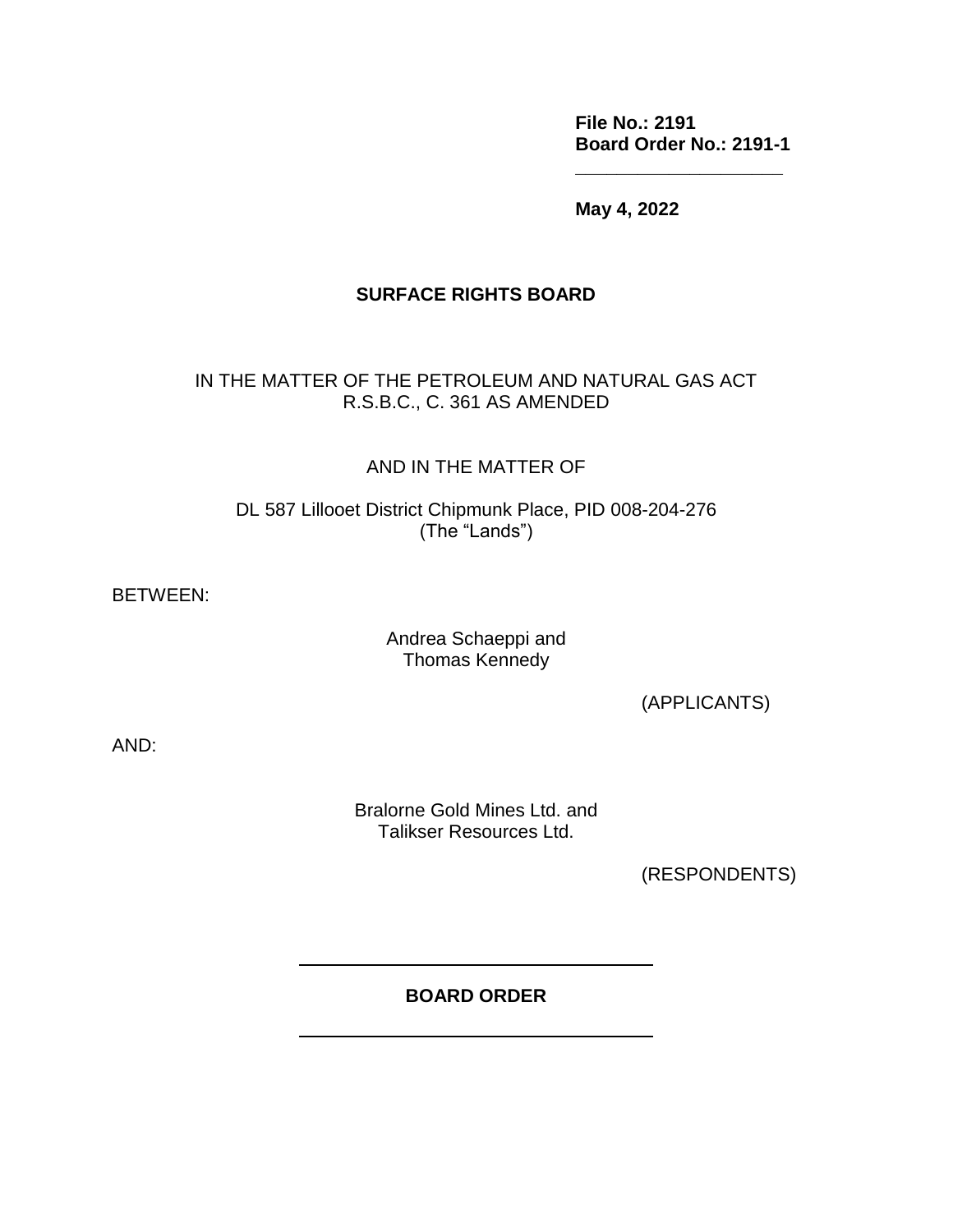| Heard: | by Zoom March 31, 2022 and by written submissions closing April 8, |
|--------|--------------------------------------------------------------------|
|        | 2022                                                               |
|        |                                                                    |

Appearances: Brian Abraham, Barrister and Solicitor, for the Applicants Jennifer S. Nyland, Barrister and Solicitor, for the Respondents

# **INTRODUCTION AND ISSUE**

[1] Does the Surface Rights Board (the Board) have jurisdiction under the *Mineral Tenure Act,* R.S.B.C. 1996, c. 292 (the *MTA*) to resolve disputes between the surface owners of land and the owners of Crown granted minerals below the surface of the land arising from the mineral owner's use and occupation of the surface for mining activities?

[2] Crown grants, granting outright ownership in subsurface minerals, are an historical method of acquiring mineral rights. I am told the Crown granting of minerals was phased out in or around 1957. Crown granted minerals are an interest in land registered in the Land Title Office.

[3] The *MTA* establishing current methods of acquiring rights to Crown owned minerals was first enacted in 1988. The current *MTA* gives rights to free miners to explore for minerals and requires the registration of mineral claims in an online registry (the Registry) maintained by the Chief Gold Commissioner. The owner of a claim registered in the Registry is known as a "recorded holder". A recorded holder is entitled to the minerals held by the government situated downward from the inside boundaries of the claim subject to various legislative requirements and has the right to use and occupy the surface of a claim for exploration. A recorded holder's interest in the minerals is a chattel interest.

[4] The *MTA* provides a dispute resolution process in accordance with which the Applicant owners of land applied to have the Board resolve disputes between them and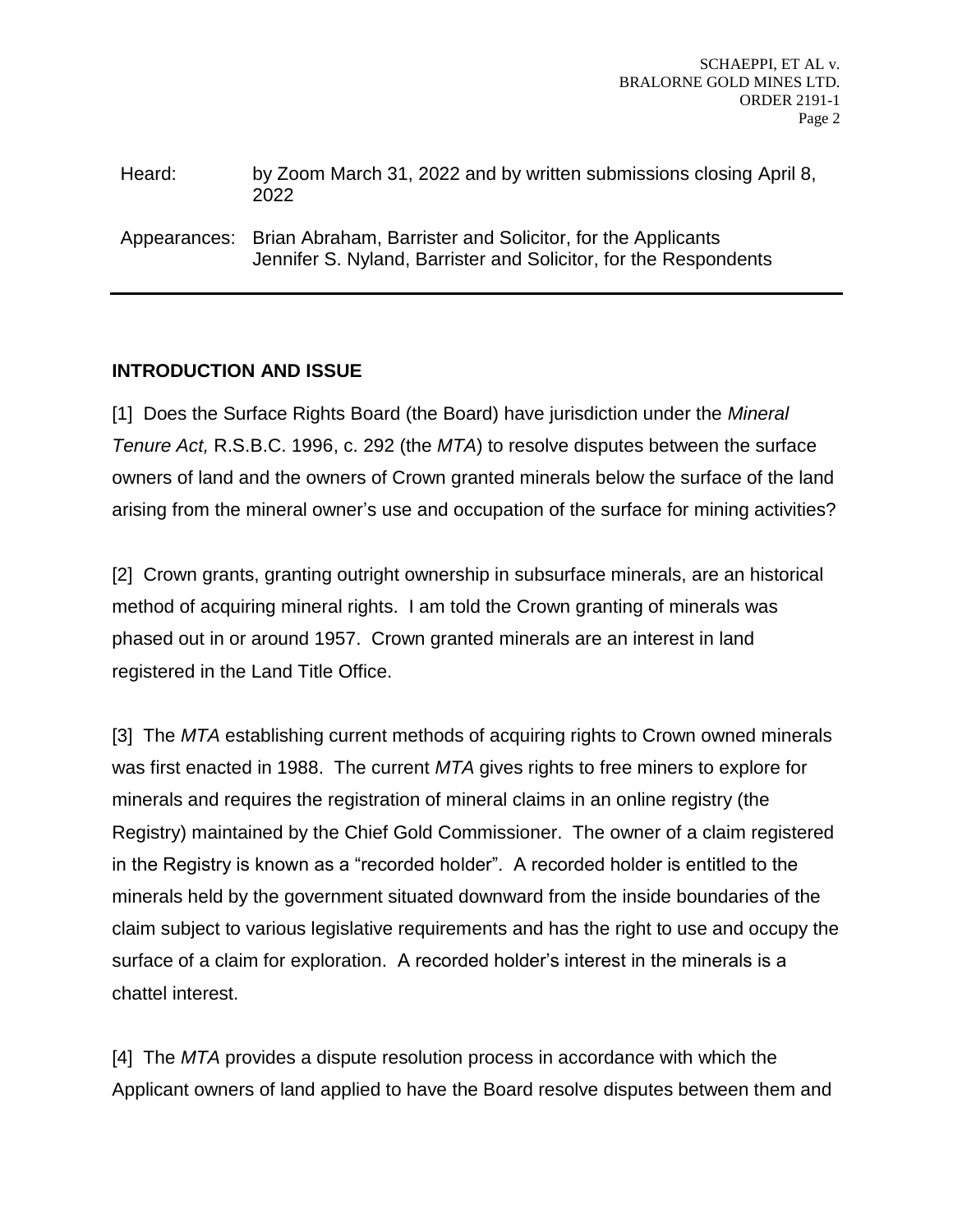the Respondent owners of Crown granted minerals. The Respondents submit the Board does not have jurisdiction.

[5] Whether the Board has jurisdiction to resolve matters in dispute between these parties is the only issue before me.

# **FACTS**

[6] The Applicants, Andrea Schaeppi and Thomas Kennedy (the Landowners), are the owners of Lands legally described as: DISTRICT LOT 587 LILOOET DISTRICT.

[7] The Respondent, Bralorne Gold Mines Ltd. (Bralorne), is the registered owner of a Crown granted mineral claim lying under the Lands (the Mineral Rights). The Respondent, Talikser Resources Ltd. (Talikser) is the owner of Bralorne.

[8] The Mineral Rights were originally granted by the Crown in 1901 under the then in force *Mineral Act* and were granted again in 1926 under the then in force *Escheats Act*. Bralorne is the successor in title to the Mineral Rights and the registered owner of those rights on the Title to the Lands.

[9] The 1901 Crown grant grants unto the grantees their heirs and assigns, "all minerals precious and base (save coal and petroleum) which may be found in veins, loads or rock in place, and whether such minerals are found separately or in combination with each other, under that Parcel or Lot of Land situated in Lillooet District, and numbered Lot Five hundred and eighty seven (587)…and known as the "Golden King" Mineral Claim, and the right to the use and possession of the surface of such mineral claim, including the use of all the timber thereon for the purpose of winning and getting from and out of such claim the minerals contained therein, including all operations connected therewith or with the business of mining."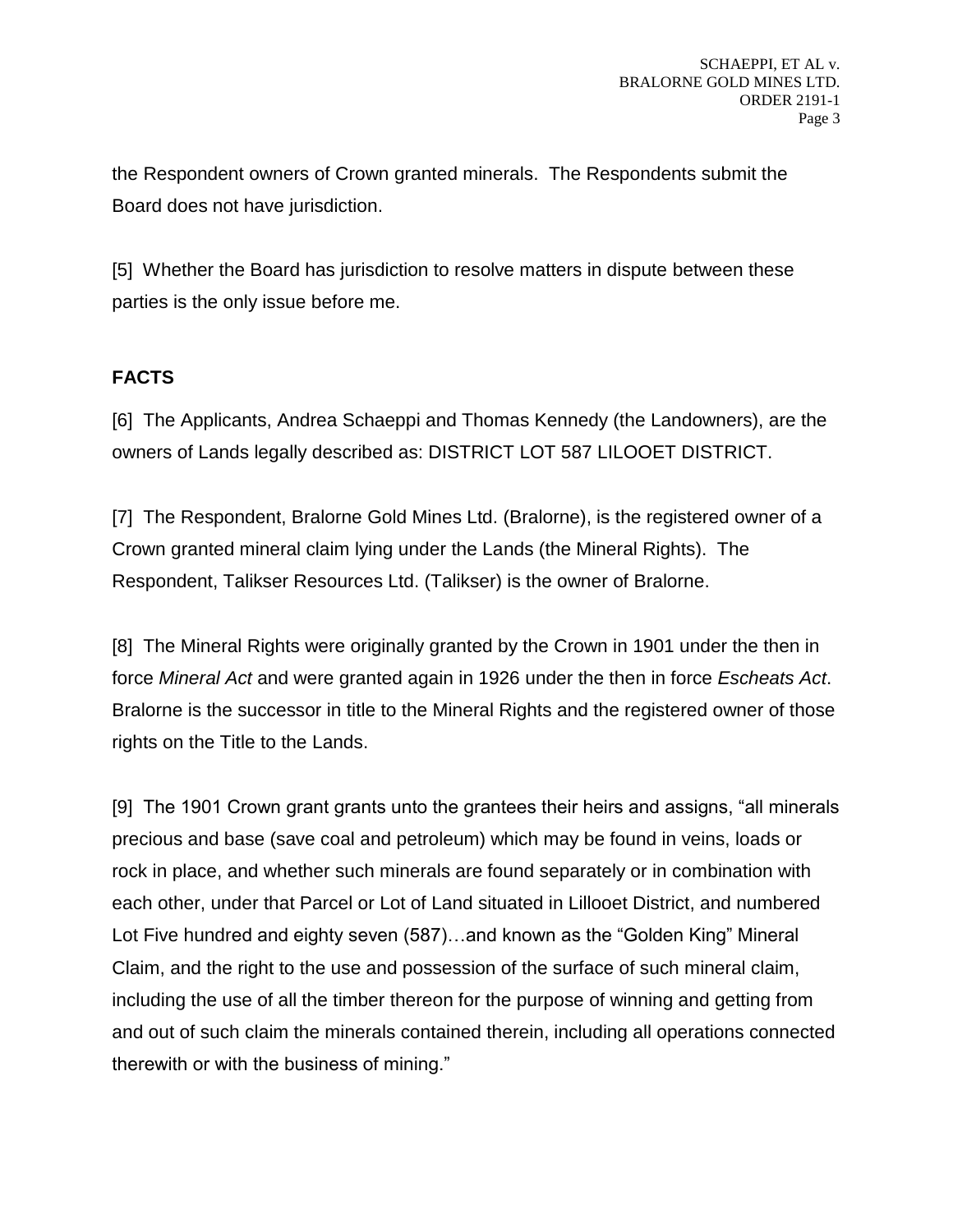[10] The grant contains a number of provisos, including "that the grant hereby made shall be subject to the laws for the time being in force respecting mineral claims". The 1926 Crown grant is subject to the original provisos in the 1901 Crown grant.

[11] Bralorne and Talikser are free miners and are recorded holders of mineral claims under the *MTA* other than the Mineral Rights.

[12] Bralorne has a permit under the *Mines Act* to conduct mining activity on the Lands.

[13] On January 14, 2022, Bralorne gave notice to the Landowners pursuant to section 19(1) of the *MTA* of proposed mining activity on the Lands (the Notice). The relevant portions of section 19(1) of the MTA provide:

- 19 (1) A person must not begin a mining activity unless
	- (a) the person first serves notice, in the prescribed form and manner, on
		- (i) the owner, other than the government, of every surface area,
		- …, and
	- b) the prescribed period has elapsed from the date that notice was served under paragraph (a).

[14] Section 19(1.1) of the *MTA* permits the Chief Gold Commissioner to exempt a person from providing notice in prescribed circumstances. The Chief Gold Commissioner has not exempted Bralorne from providing notice.

[15] In the Notice, under the heading Free Miner or Mineral Title Holder Contact Information, Bralorne named itself as the Free Miner or Mineral Title Holder and named Talikser as the Company. The signatory to the Notice certifies that the information given in the application is "true and complete". The Notice also states:

A person is required to serve notice in accordance with section 19 of the *Mineral Tenure Act* and is liable to compensate the owner of a surface area for loss or damage by the entry, occupation or use of that area. A free miner or mineral title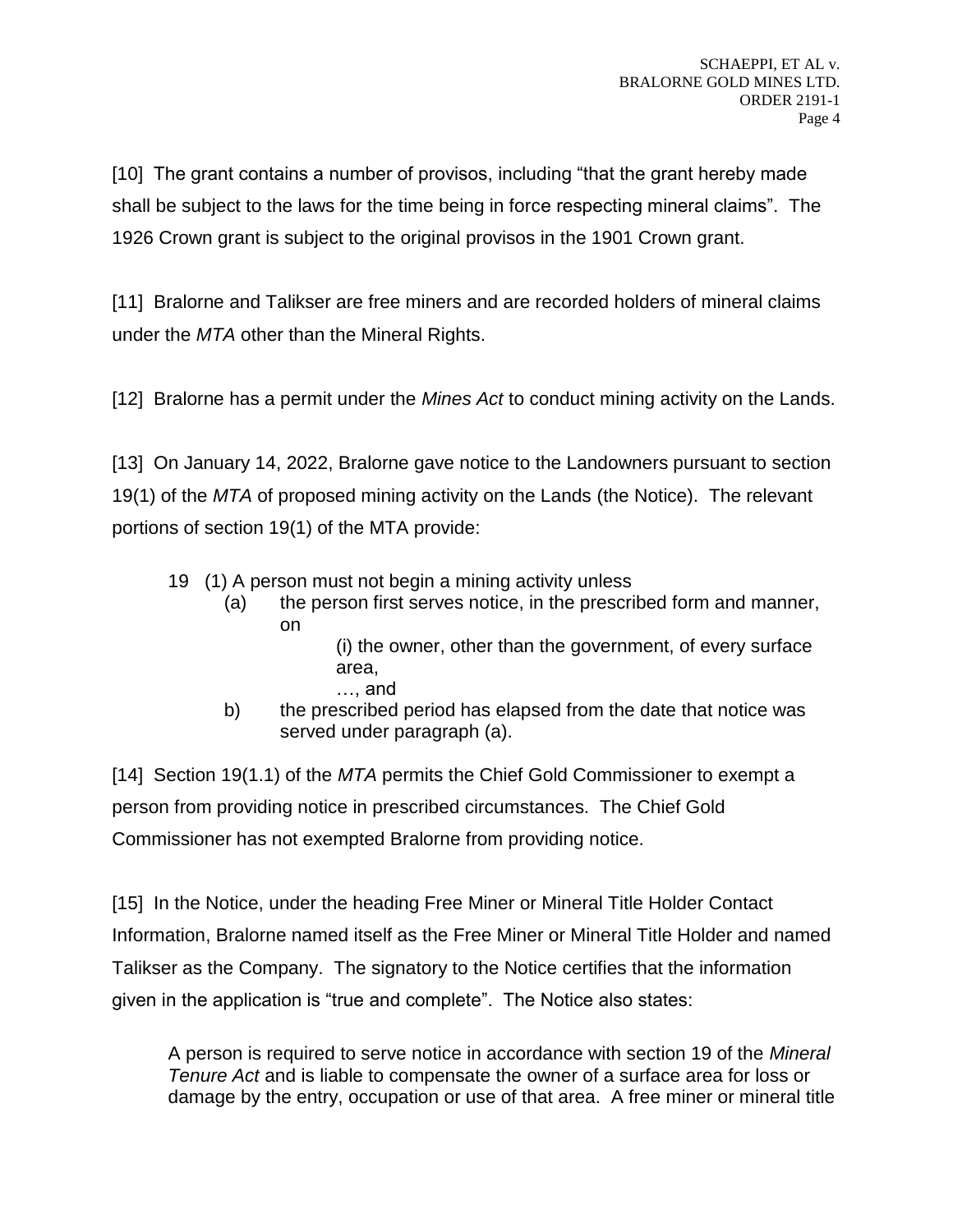holder has the right to enter upon and use the surface of private land for the exploration and development or production of minerals or placer minerals in the business of mining subject to the provisions of the *Mineral Tenure Act*, *Mines Act* and/or *Mining Right of Way Act*.

[16] Section 19(2) of the *MTA* establishes the obligation of free miners, recorded holders and those acting under or with the authority of a free miner or recorded holder, to compensate the owner of the surface of land for loss or damage caused by the entry occupation or use of the land by or on behalf of the free miner or recorded holder for location, exploration and development, or production of minerals.

[17] The remainder of section 19 of the *MTA* sets out a dispute resolution process commencing in section 19(3) with an application to the Chief Gold Commissioner. Section 19(3) provides:

(3) On receipt by the chief gold commissioner of an application from a free miner, recorded holder, owner or other person who, in the opinion of the chief gold commissioner, has a material interest in the surface, the chief gold commissioner must use his or her best efforts to settle issues in dispute between them arising from rights acquired under this Act in respect of entry, taking of right of way, use or occupation, security, rent or compensation.

[18] The Landowners applied to the Chief Gold Commissioner pursuant to section 19(3) of the *MTA* to settle issues in dispute relating to Bralorne's proposed entry to the Lands.

[19] Upon the Chief Gold Commissioner being unable to resolve the dispute, the Landowners applied to the Board pursuant to section 19(4) of the *MTA* which provides:

(4) If the chief gold commissioner is unable to settle the dispute to the satisfaction of the parties to the dispute, the Surface Rights Board under the *[Petroleum and Natural Gas Act](https://www.bclaws.gov.bc.ca/civix/document/id/complete/statreg/96361_01)* has, on application by a party to the dispute, authority to settle the issues in dispute and, for this purpose, Part 17 of the *[Petroleum and Natural Gas Act](https://www.bclaws.gov.bc.ca/civix/document/id/complete/statreg/96361_01)* applies.

[20] The complete text of section 19 of the *MTA* is set out at Appendix "A".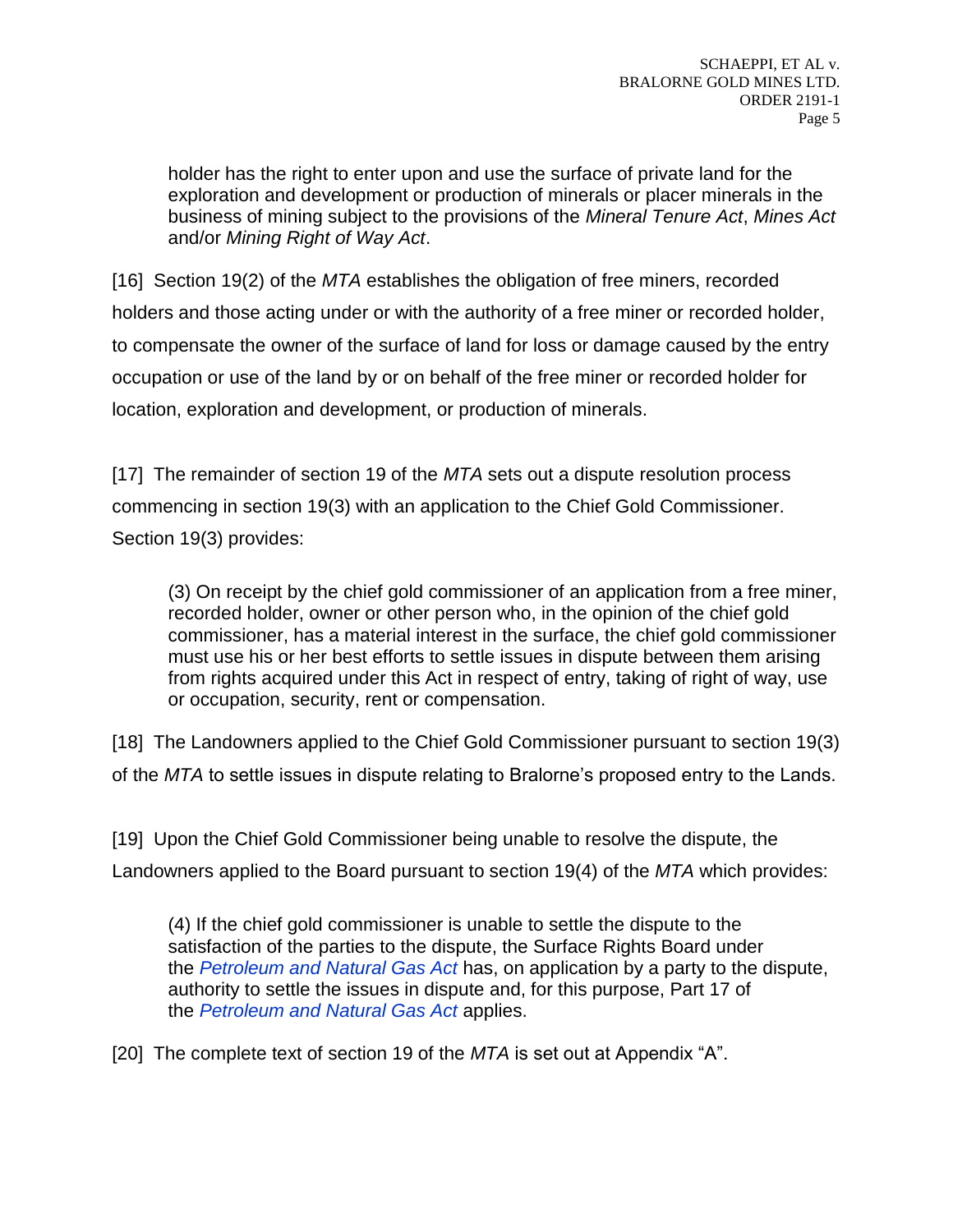SCHAEPPI, ET AL v. BRALORNE GOLD MINES LTD. ORDER 2191-1 Page 6

#### **SUBMISSIONS**

[21] The Respondents submit the dispute resolution provisions of the *MTA* do not apply to disputes between surface landowners and the owners of Crown granted minerals, and that consequently, the Board does not have jurisdiction to deal with the Landowners application. Bralorne submits its right to use the surface of the Lands for mining activities stems from the Crown grant and that any claim for compensation arising from its use of the surface of the Lands is governed by the common law of nuisance and must be advanced in court.

[22] The Respondents rely on B.C. Supreme Court decisions in *Falkowski v. Osoyoos (Town)* [1995] B.C.J. No. 857 (*Falkowski #1*), wherein Newbury J. expressed doubt that the dispute resolution provisions of the then in force *Mineral Tenure Act* applied to Crown granted minerals, and *Falkowski v. Town of Osoyoos*, 1998 CanLII 2817 (*Falkowski #2*), wherein MacDonald J. said the dispute resolution provisions in the then in force *Mineral Tenure Act* did not apply to Crown granted minerals.

[23] The Landowners submit that the decisions in *Falkowski #1* and *Falkowski #2* cannot be relied on statements of the law and are not binding on the Board.

[24] The Landowners submit that the proviso to the 1901 Crown grant that the grant "shall be subject to the laws for the time being in force respecting mineral claims", and incorporated into the 1926 Crown grant, makes it clear that the dispute resolution provisions of the *MTA* apply.

[25] The Landowners submit further that section 19 of the *MTA* applies because Bralorne is a "person", it is carrying out "mining activity", it is a free miner or recorded holder, and it has a permit issued under section 10 of the *Mines Act* in accordance with section 14(2) of the *MTA*. The Landowners say Bralorne has submitted to the jurisdiction of the provisions of section 19 and attorned to the jurisdiction of the Board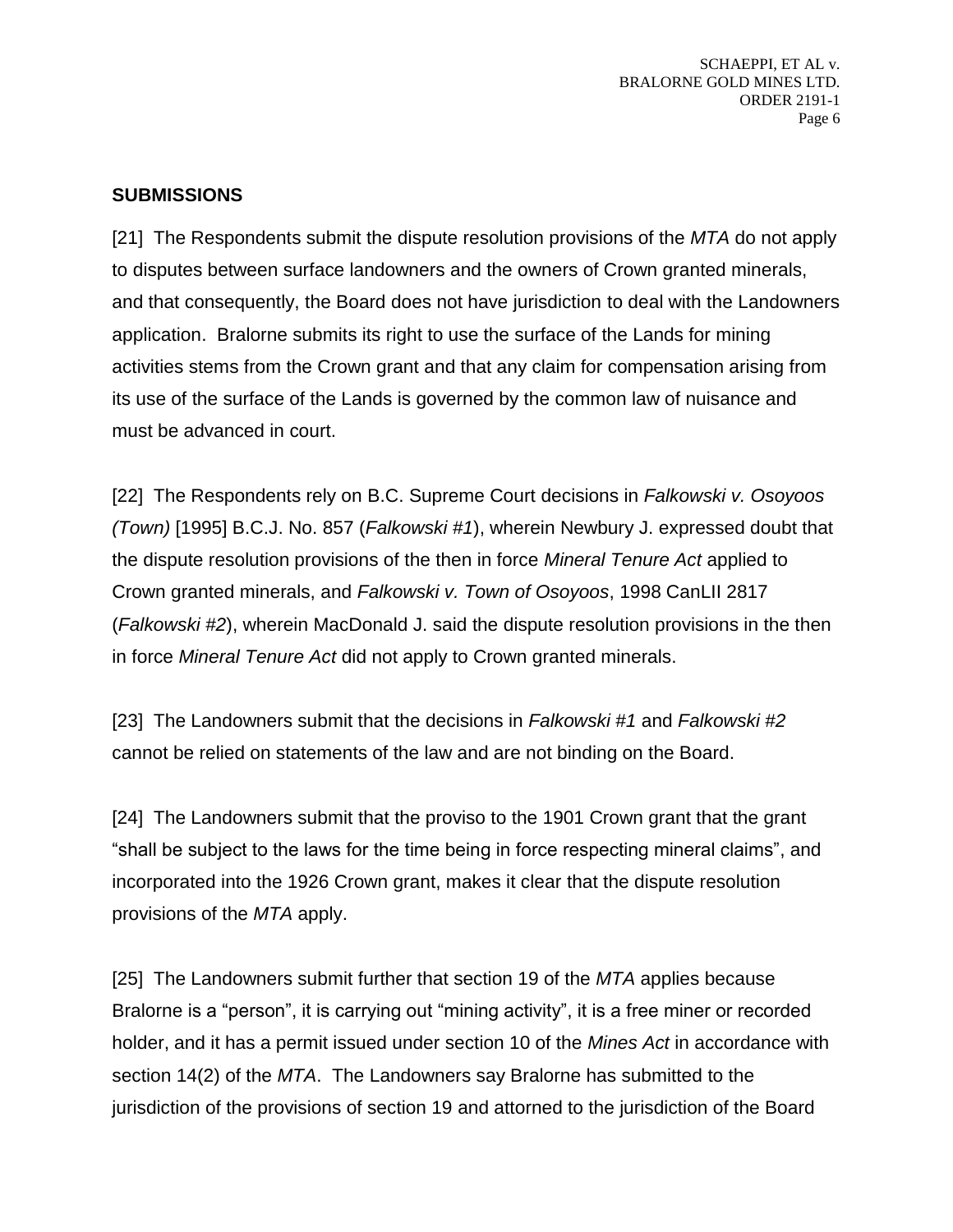because it provided notice to them under section 19(1) of the *MTA*. They note that Bralorne is named as the free miner or recorder holder on the Notice.

[26] The Landowners refer to the definition in the *MTA* of "mineral lands" which includes Crown granted claims. They refer to the definition of "mineral claim" which includes a claim under one of the former Acts, arguing the Crown grant falls within this definition and noting the 1901 grant refers to the mineral Crown grant as a "mineral claim".

# **ANALYSIS**

#### **The** *Falkowski* **Decisions**

[27] In *Falkowski #1*, Mr. Falkowski was the registered owner of a Crown granted mineral claim covering an area near Osoyoos. The Town of Osoyoos expanded its boundaries to include part of the mineral claim area, changed the zoning to only permit uses of the land associated with a residential suburb, and transferred land overlapping part of the mineral claim to a real estate developer, who in accordance with an agreement with the town, began to construct roads, sewer pipes and other underground facilities for the servicing of a new residential development. Mr. Falkowski commenced an action against the town and developer for the injurious affection or expropriation of his interest. The developer applied to have the action against it dismissed on a summary trial basis.

[28] The grant contained the proviso "that the grant hereby made of the said minerals shall be subject to the laws for the time being in force respecting mineral lands held in fee simple".

[29] Newbury, J. dismissed the application for summary dismissal on the basis that it would not be appropriate, either as a matter of fact or law, due to the complexity of the matter.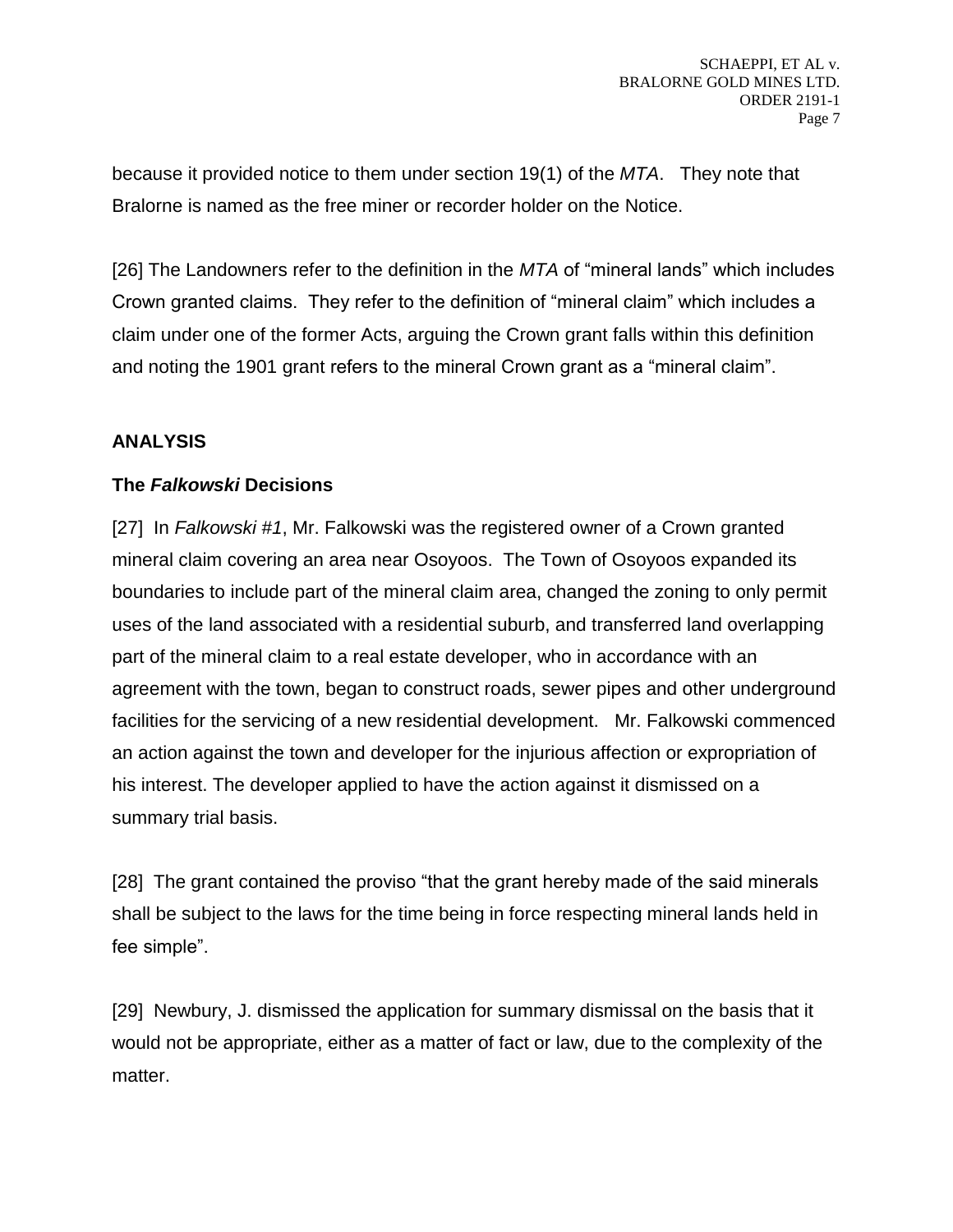[30] One of the defences advanced by the developer was that in order to be entitled to enter his mineral claim, Mr. Falkowski had to satisfy the requirements of what was then section 16 of the *Mineral Tenure Act*, which using similar language to the current sections 19(3) and 19(4) of the *MTA* gave the Chief Gold Commissioner and the predecessor to the Board the authority to resolve disputes. Justice Newbury expressed doubt that section 16 of the then *Mineral Tenure Act* applied to the holder of Crown granted mineral claims. She said:

On the law before me, I am doubtful that section 16 applies to the holder of a Crown-granted mineral claim in any event. Rather, it applies to free miners (which must mean *qua* free miners) and to "recorded holders". The term "recorded holder" is defined to mean "a person whose name appears as the owner of the mineral title in the record of that title in the Gold Commissioner's office of the mining division in which the title is located". The section is silent about *Crown grants* made under the previous legislation and registered in the Land Titles registration system. Further, s-s. 24(2) of the *Mineral Tenure Act* states that the interest of a recorded holder of a claim is a chattel interest – a provision that is not apt to apply to Crown mineral grants, which have always been interests in land and registered as such. Thus even if an application had been made under s-s. 16(3) by one of the defendants as a person having a material interest in the surface, the section would not in my view "catch" Mr. Falkowski because he is not a "recorded holder". [italics in original]

[31] At the trial of Mr. Falkowski's claims (*Falkowski #2*), Macdonald J. found that both the town and developer were liable to Mr. Falkowski in nuisance for the loss incurred by him as a result of his inability to access and develop his mineral rights. Macdonald J. accepted that the dispute resolution provisions of the then in force *Mineral Tenure Act* did not apply, saying at para. 28:

There is an important distinction between crown granted mineral claims and mining leases on the one hand and mineral claims on the other. Crown grants and leases of mineral rights are an interest in land. A mineral claim is a chattel interest only. In addition, the current *Mineral Tenure Act*, S.B.C. 1988, c. 5, and in particular the dispute resolution procedures therein, does not apply to crown grants as the definition of "mineral title" therein includes only a "(staked) claim or lease".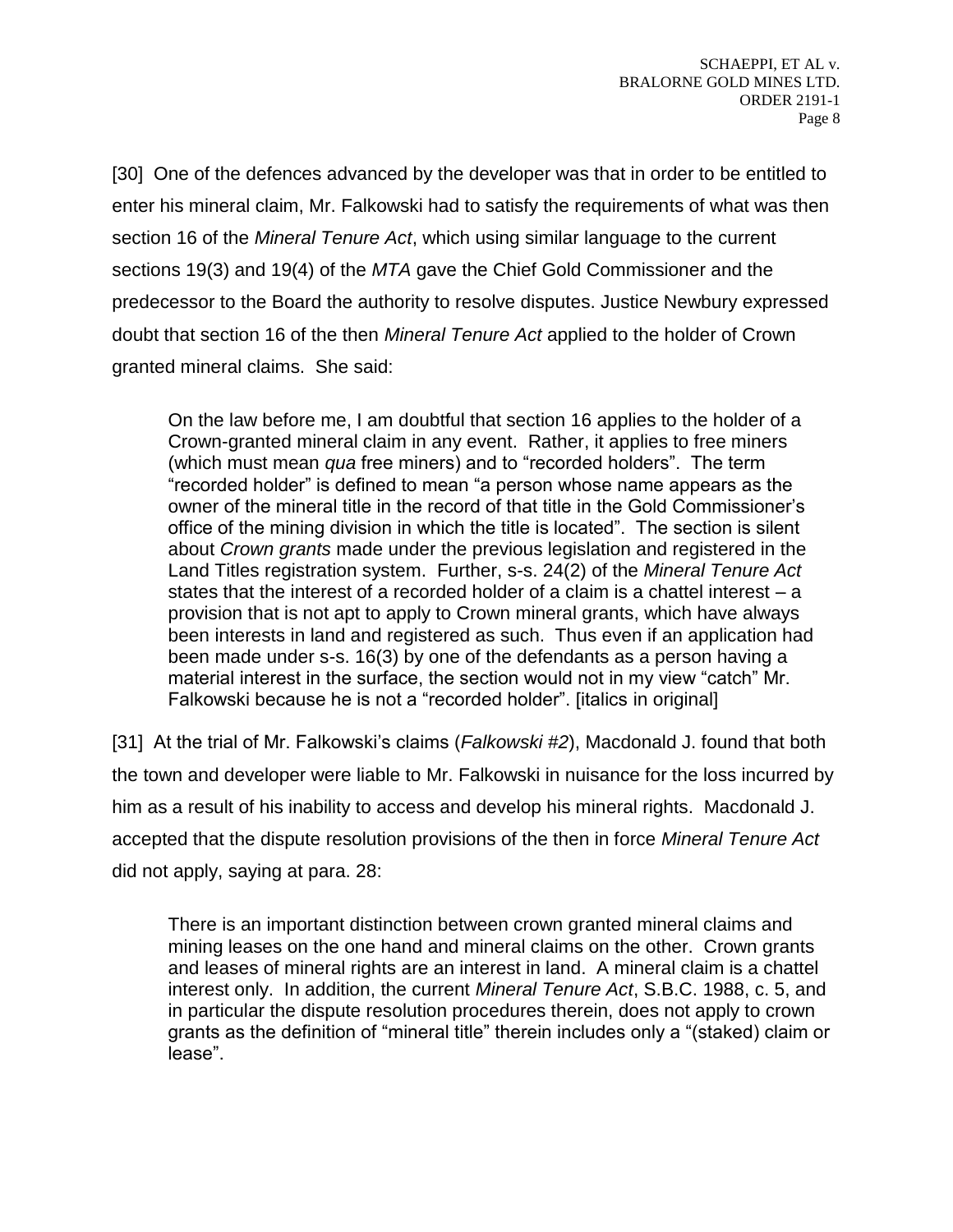[32] I accept that the statements quoted above from *Falkowski #1* and *Falkowski #2* respecting the application of the dispute resolution provisions in the then in force *Mineral Tenure Act* to Crown granted minerals are not binding upon me or conclusive as to the applicability of the dispute resolution provisions in the *MTA*. The provisions of the current section 19 have been amended since the then in force section 16. I agree with the Landowners that Newbury, J's statement was *obiter* and consequently cannot be treated as a binding statement of the law. Macdonald, J. accepted without analysis that the dispute resolution provisions of the then in force *Mineral Tenure Act* did not apply to Crown granted minerals, however, the applicability of those provisions was not in issue before him, both parties accepting the action was properly brought in nuisance. *Falkowski #2*, likewise, therefore, does not provide a binding statement of the law on this issue.

[33] The more recent decision of the British Columbia Court of Appeal in *Forty Ninth Ventures Ltd. v. British Columbia*, 2005 BCCA 213 (*Forty Ninth Ventures*) describes the application of the *MTA* to Crown granted claims as "unclear".

[34] Although I find the *Falkowski* decisions are not binding upon me, my analysis of the *MTA* leads me to the same conclusion. For the reasons that follow, I find the Board does not have jurisdiction to settle matters in dispute between landowners and the owners of Crown granted minerals arising from the mineral owner's use of the land for mining purposes.

# **The Crown grant provides surface rights to the Lands**

[35] I accept that Bralorne's right to use and occupy the surface of the Lands for mining activity comes from the grant itself and not from the *MTA*. The express words of the grant include: "the right to the use and possession of the surface of such mineral claim, including the use of all the timber thereon for the purpose of winning and getting from and out of such claim the minerals contained therein, including all operations connected therewith or with the business of mining."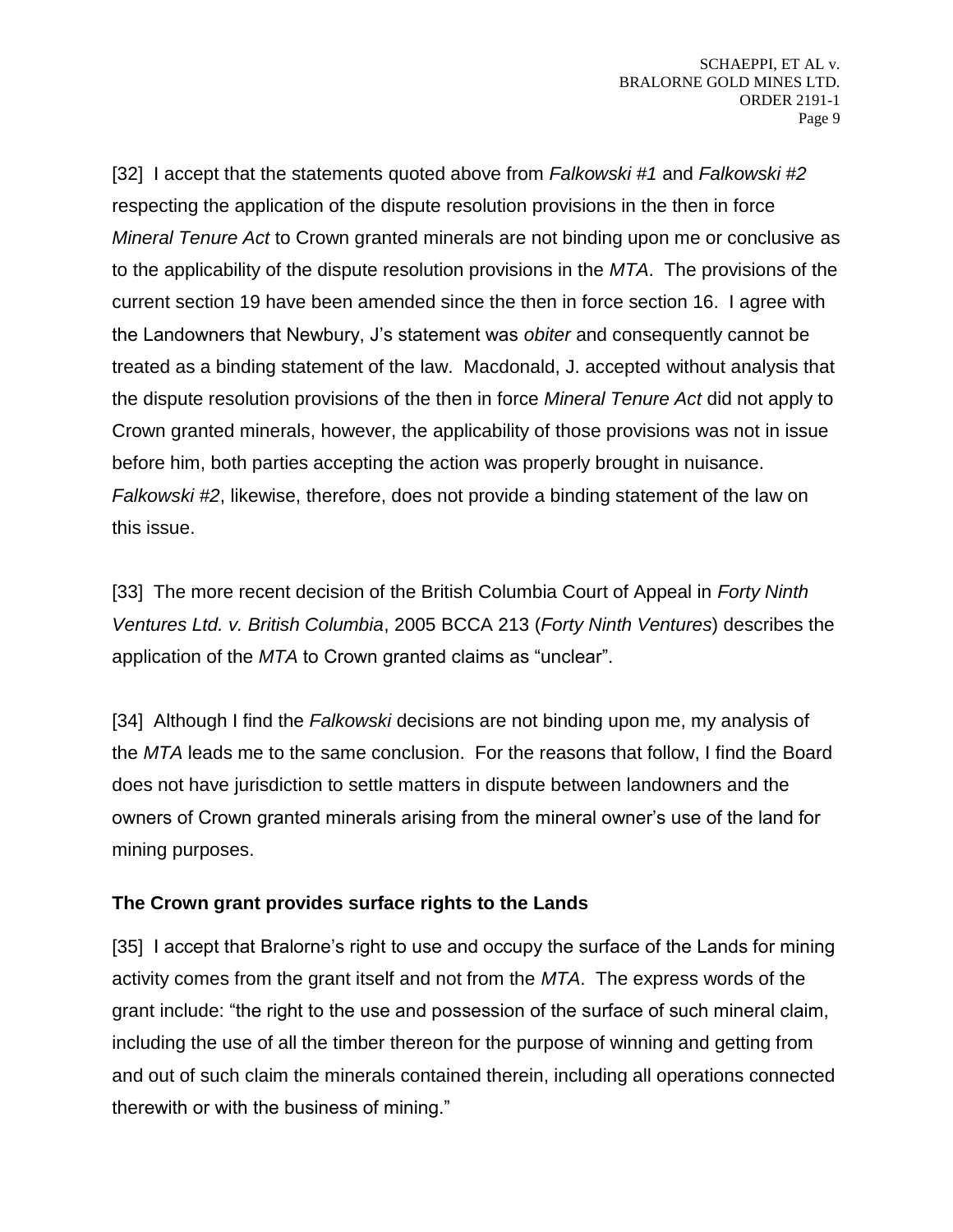[36] The *Mineral Act* in force at the time of the 1926 grant also expressly included the conveyance of surface rights for mining purposes in every Crown grant since April 12, 1893 (*Mineral Act*, R.S.B.C. 1924, c. 167, s. 23).

[37] The *MTA* grants surface rights for mining purposes to free miners (section 10), and to recorded holders subject to obtaining a permit under the *Mines Act* (section 14). The Landowners say Bralorne is a recorded holder and a free miner, and has a permit under the *Mines Act*. The permit under the *Mines Act* must be obtained by the owner, agent or manager of the mine, or any other person, before starting mining activity. However, the permit would be required to conduct mining activity with respect to the Mineral Rights regardless of whether Bralorne was also a free miner or a recorded holder of other mineral claims. Bralorne's rights to the surface of the Lands for the purpose of winning and getting the minerals out of the Mineral Rights comes from the grant, not section 14 of the *MTA*. Bralorne is not exercising rights as a free miner or a recorded holder in exploring for or developing the minerals it owns under the Lands. It is exercising the surface rights conveyed with the grant of minerals. If Bralorne was not a free miner or a recorded holder of other mineral claims, it would still have surface rights to the Lands for the purpose of exploring for, developing and producing the granted minerals.

#### **Liability to compensate**

[38] The liability to compensate surface owners for loss or damage in section 19(2) of the *MTA* extends to free miners and recorded holders, or any person acting under the authority of a free miner or recorded holder and applies to loss or damage caused by the entry, occupation or use of the area by or on behalf of the free miner or recorded holder for location, exploration and development, or production of minerals. If Bralorne causes loss or damage in its use or occupation of the Lands for mining activity, however, it will not be as a free miner or recorded holder or on behalf of a free miner or recorded holder of a mineral claim under the Lands. It is not exercising rights as a free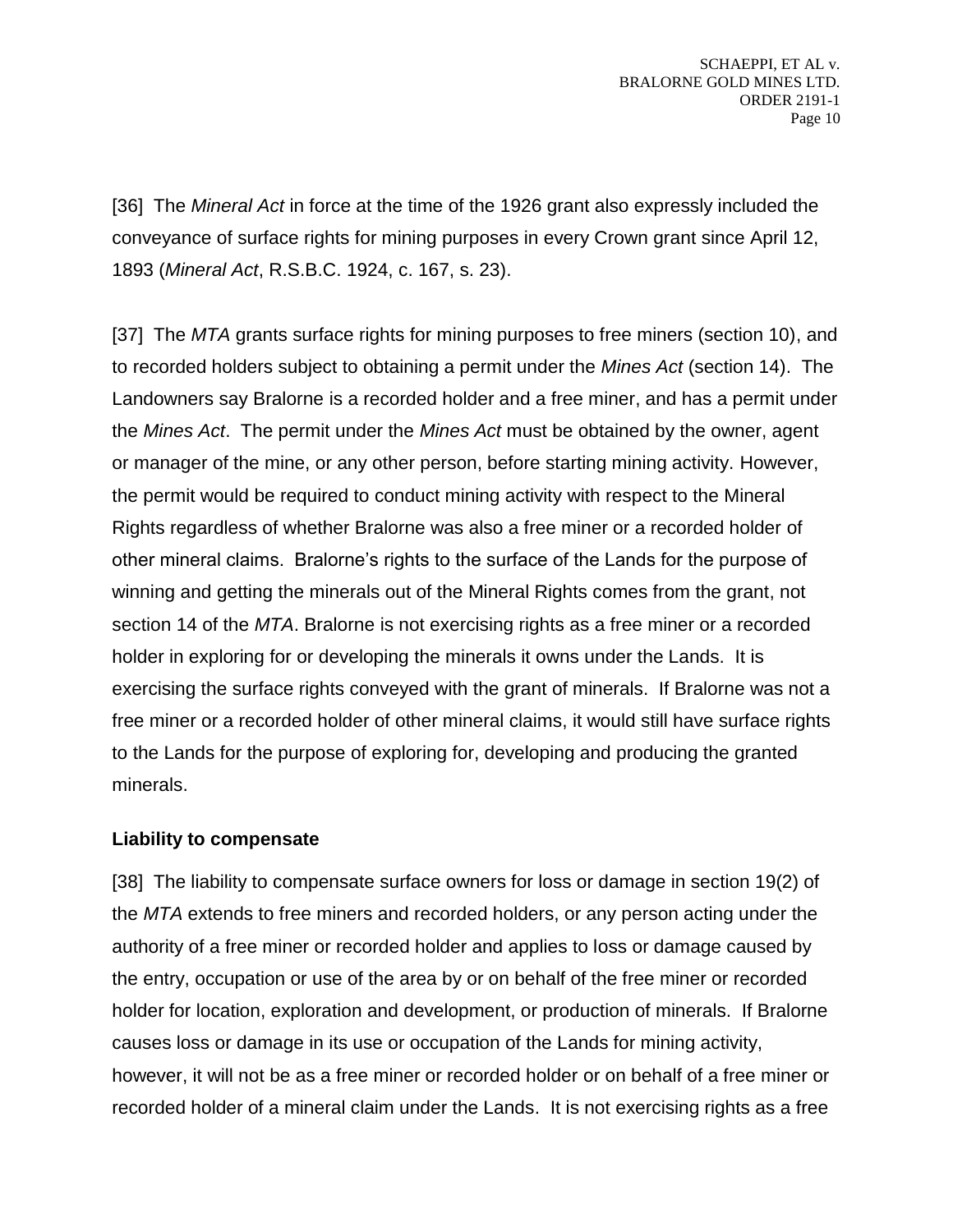miner or recorded holder in entering the Lands for mining purposes, and any loss or damage it may cause in doing so, will not be as a free miner or recorded holder, but as the owner of the minerals. That is not to say Bralorne may not have liability to the Landowners for loss or damage caused by its mining activities, only that such liability does not come from the *MTA* and its activity as a free miner or recorded holder but must be found in the common law. Again, if Bralorne was not also a free miner and not also a recorded holder with respect to other mineral claims and caused loss or damage to the Lands through its exercise of rights conveyed in the Crown grant, any liability for such loss or damage would have to be found in the common law.

# **Definitions in the** *MTA*

[39] The definition of "mineral lands" in the MTA includes Crown granted claims:

**"mineral lands"** means lands in which minerals or placer minerals or the right to explore for, develop and produce minerals or placer minerals is vested in or reserved to the government, and includes Crown granted 2 post claims

[40] The MTA also provides definitions of "mineral claim", "mineral title", and "claim" as follows:

**"mineral claim"** means a claim to the minerals within an area which has been located or acquired by a method set out in the regulations and includes a claim to minerals recorded under one of the former Acts

**"mineral title"** means a claim or a lease

**"claim"** means a mineral claim or a placer claim and includes a legacy claim

[41] The Landowners submit that reading these definitions together, the legislation applies to Crown grants. A mineral title includes a claim; a claim is a claim to minerals and includes a claim under a former Act, which includes Crown grants. They note that both the 1901 and 1926 Crown grants describe the Crown grant as a "mineral claim".

[42] I agree with the Respondents that the definition of "mineral claim" does not include the owner of a Crown granted mineral claim because a Crown granted mineral claim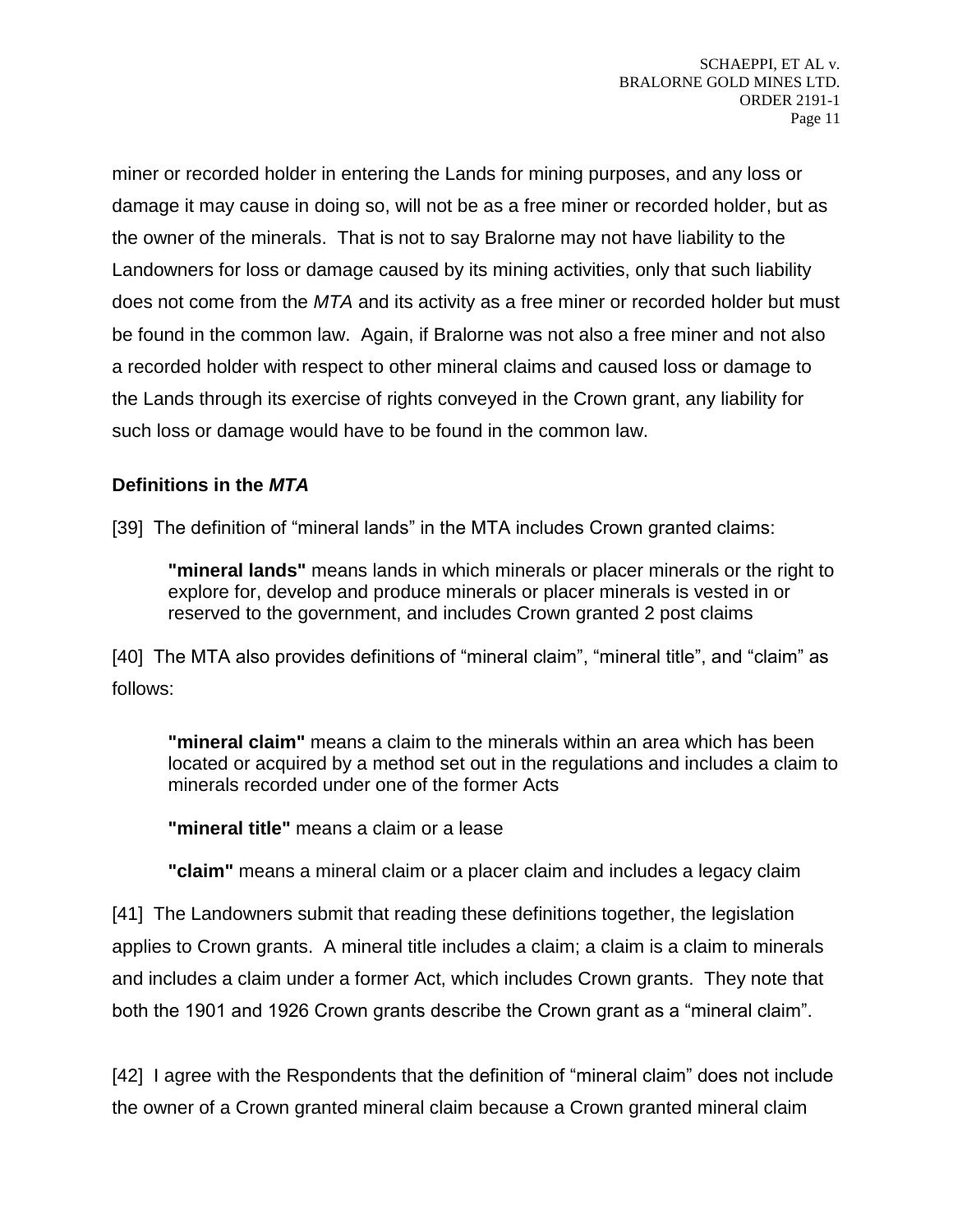has not been "located or acquired by a method set out in the regulations" and is not "a claim to minerals recorded under one of the former Acts." Granted minerals are not, and never have, been recorded in the mineral titles online registry established and maintained by the Chief Gold Commissioner.

[43] The Respondents provided me with a copy of the *Mineral Act*, R.S.B.C. 1924, c. 167 in force at the time of the 1926 Crown grant. Part III of that Act provides for the recording of mineral claims. Part IV sets out the procedure for obtaining Crown grants of mineral claims. Part V deals with conveyances and transfers. Section 74 distinguishes the recording requirements for recorded mineral claims and Crown granted mineral claims. Section 74(1) provides that "every conveyance, bill of sale, mortgage or other document of title relating to any mineral claim other than a mineral claim in respect of which a Crown grant has issued, shall be recorded with the Mining Recorder of the mining division in which the claim is situate…" (emphasis added). Section 74(3) requires that transfers of Crown granted mineral claims be "registered in the same manner as are other documents of title relating to the transfer of real estate, and all provisions of the "Land Registry Act" shall apply to such registration."

[44] I accept the Respondents' submission that the term "recorded under the former Acts" in the definition of "mineral claim" in the *MTA* refers to making an entry in the official books kept by the regional mining recorders for administering claims and leases of the minerals that were vested in the Crown under legislation from time to time in force respecting the recording of claims. It does not refer to Crown granted minerals which historically have not been recorded in the same manner but have been registered as interests in land under the land registry legislation from time to time in force.

[45] While the definition of "mineral lands" includes Crown granted claims, that definition does not have relevance to the application of the dispute resolution provisions. If it was the legislature's intent that the Board should have jurisdiction over disputes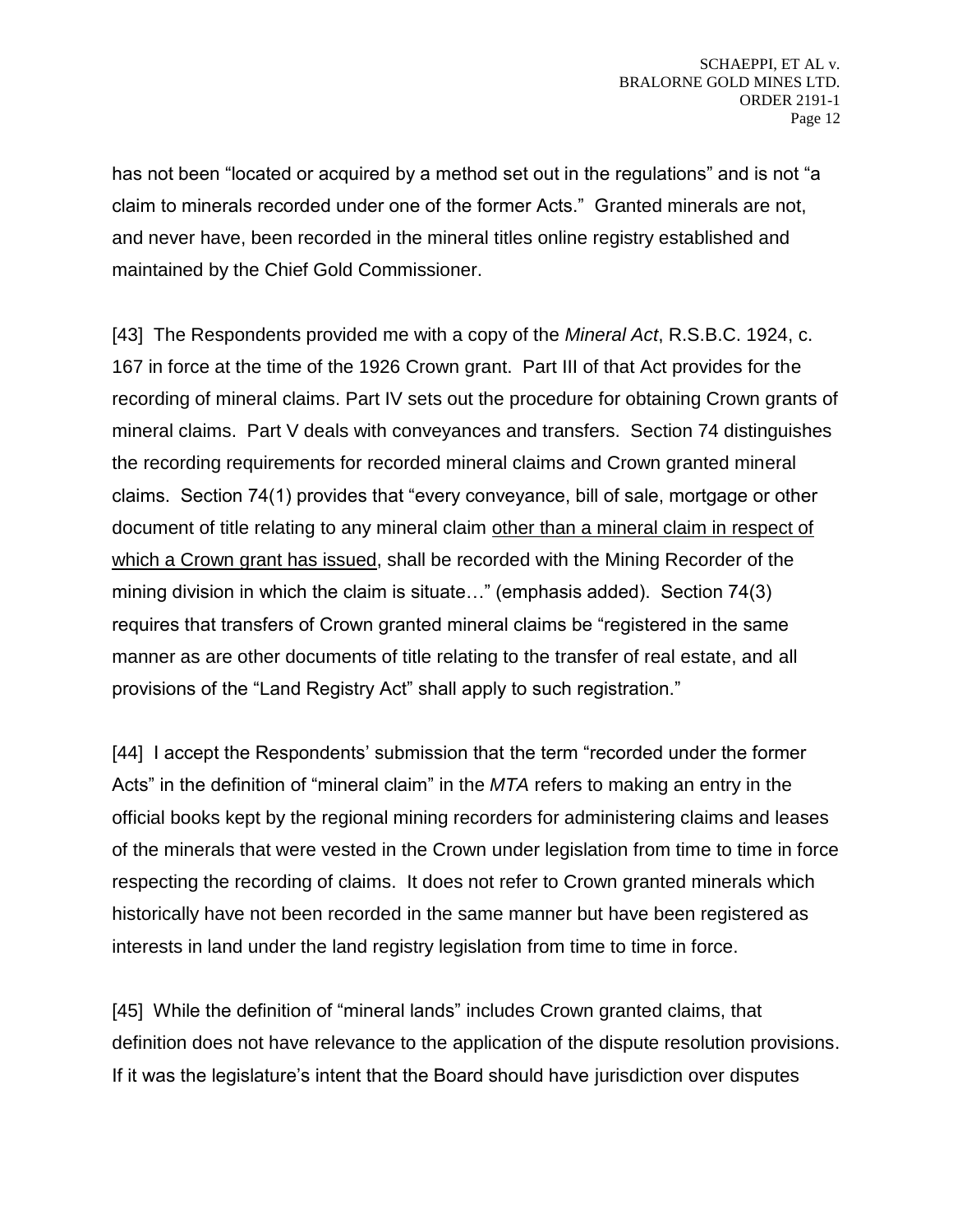respecting "mineral lands", I can see nothing in the language of section 19 of the *MTA* to give effect to that intention.

# **The proviso in the Crown grants**

[46] The 1901 Crown grant contains the proviso "that the grant hereby made shall be subject to the laws for the time being in force respecting mineral claims". The 1926 grant is subject to the same proviso. The Landowners submit this proviso makes it clear the *MTA* applies.

[47] In *Forty Ninth Ventures* the Court was dealing with six Crown grants of minerals. One of the Crown grants contained the same proviso as the grant in this case, namely "that the grant hereby made shall be subject to the laws for the time being in force respecting mineral claims". Five of the Crown grants contained the proviso that "the grants hereby made of the said minerals shall be subject to the laws for the time being in force respecting mineral lands held in fee simple". The Court said nothing turned on this difference in wording. I find that the proviso that the grant "shall be subject to the laws for the time being in force respecting mineral claims" refers to laws for the time being in force respecting Crown granted mineral claims. It does not refer to laws that may be in force respecting mineral claims held other than in fee simple. The laws in force from time to time have historically treated Crown granted minerals differently from rights to Crown owned minerals.

[48] The use of the term "mineral claim" in the proviso does not assist as the current definition of "mineral claim" does not include crown granted minerals.

# **The dispute resolution provisions in the MTA**

[49] Section 19(3) of the *MTA* provides that on receipt of an application from a free miner, recorded holder, landowner or other person with a material interest in the surface, the chief gold commissioner must use best efforts "to settle disputes between them arising from rights acquired under this Act in respect of entry, taking of right of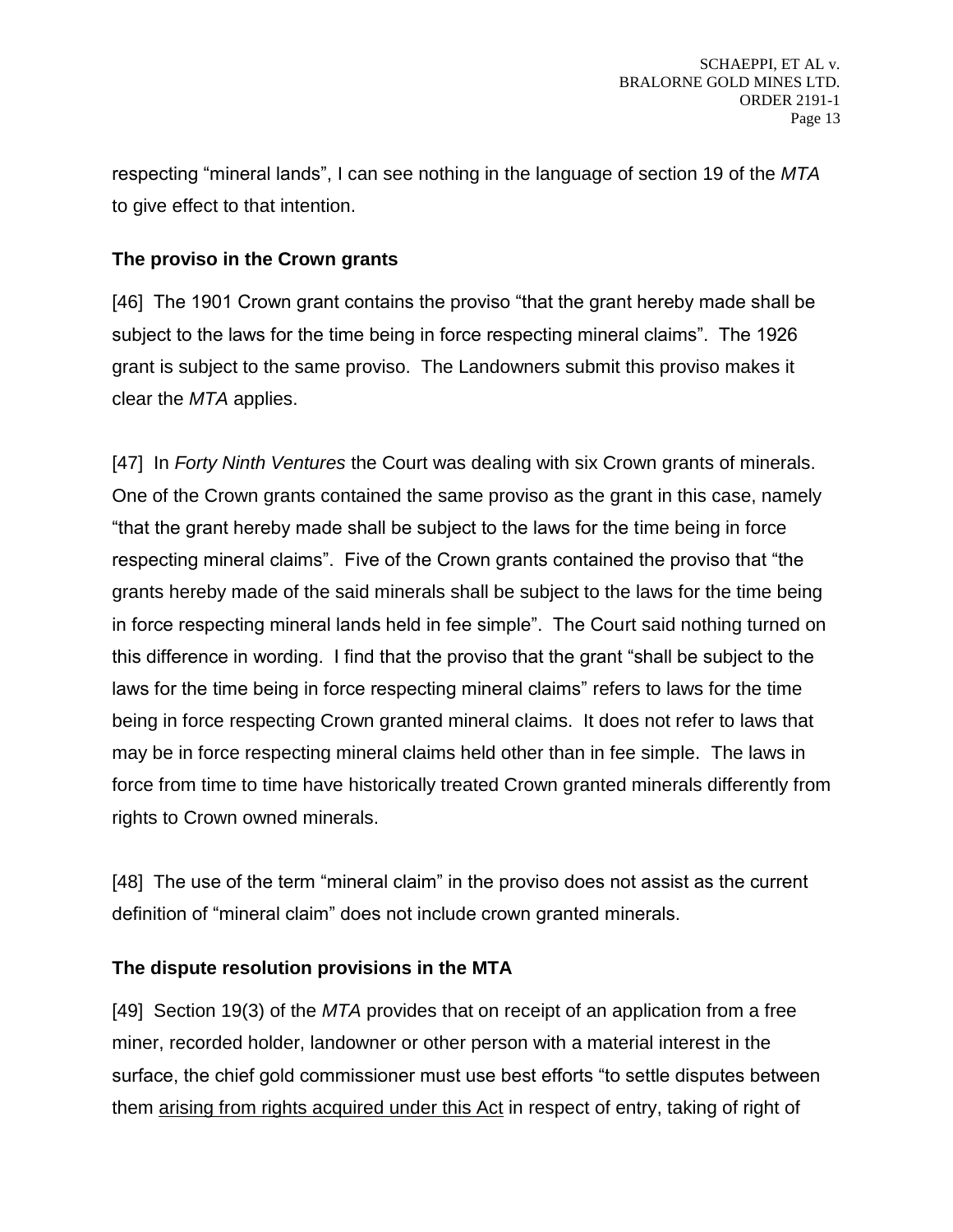way, use of occupation, security rent or compensation." (emphasis added). I have found, however, that Bralorne's right of entry to the Lands comes from the Crown grant, not the *MTA*, and any rights the Landowners have to compensation for loss or damage as a result of Bralorne's activity is not grounded in the *MTA* but must be found in the common law.

[50] The Board's jurisdiction for dispute resolution is set out in section 19(4) of the *MTA*. I set out section 19(4) again for convenience:

(4) If the chief gold commissioner is unable to settle the dispute to the satisfaction of the parties to the dispute, the Surface Rights Board under the *[Petroleum and Natural Gas Act](https://www.bclaws.gov.bc.ca/civix/document/id/complete/statreg/96361_01)* has, on application by a party to the dispute, authority to settle the issues in dispute and, for this purpose, Part 17 of the *[Petroleum and Natural Gas Act](https://www.bclaws.gov.bc.ca/civix/document/id/complete/statreg/96361_01)* applies.

[51] The Board's authority to settle issues in dispute is with respect to those disputes that the Chief Gold Commissioner was not able to settle. The Chief Gold Commissioner's authority extends to disputes arising from rights acquired under the *MTA*, therefore, likewise, the Board's authority is similarly restricted. As indicated, Bralorne's surface rights come from the Crown grant and any rights the Landowners may have to compensation as a result of Bralorne's exercise of those rights does not come from the *MTA*. The Board, therefore, does not have jurisdiction to resolve any dispute respecting access by Bralorne to the Lands for mining activity or claim by the Landowners for loss or damage as a result.

[52] The same analysis applies with respect to any dispute with Talikser as the owner of Bralorne. Talikser is a free miner and recorded holder in its own right of mineral claims, but it is not exercising those rights with respect to the Lands.

# **Has Bralorne attorned to the jurisdiction of the Board?**

[53] The Landowners submit that in providing the Notice under section 19(1) of the *MTA* the Respondents attorned to the dispute resolution provisions in the rest of section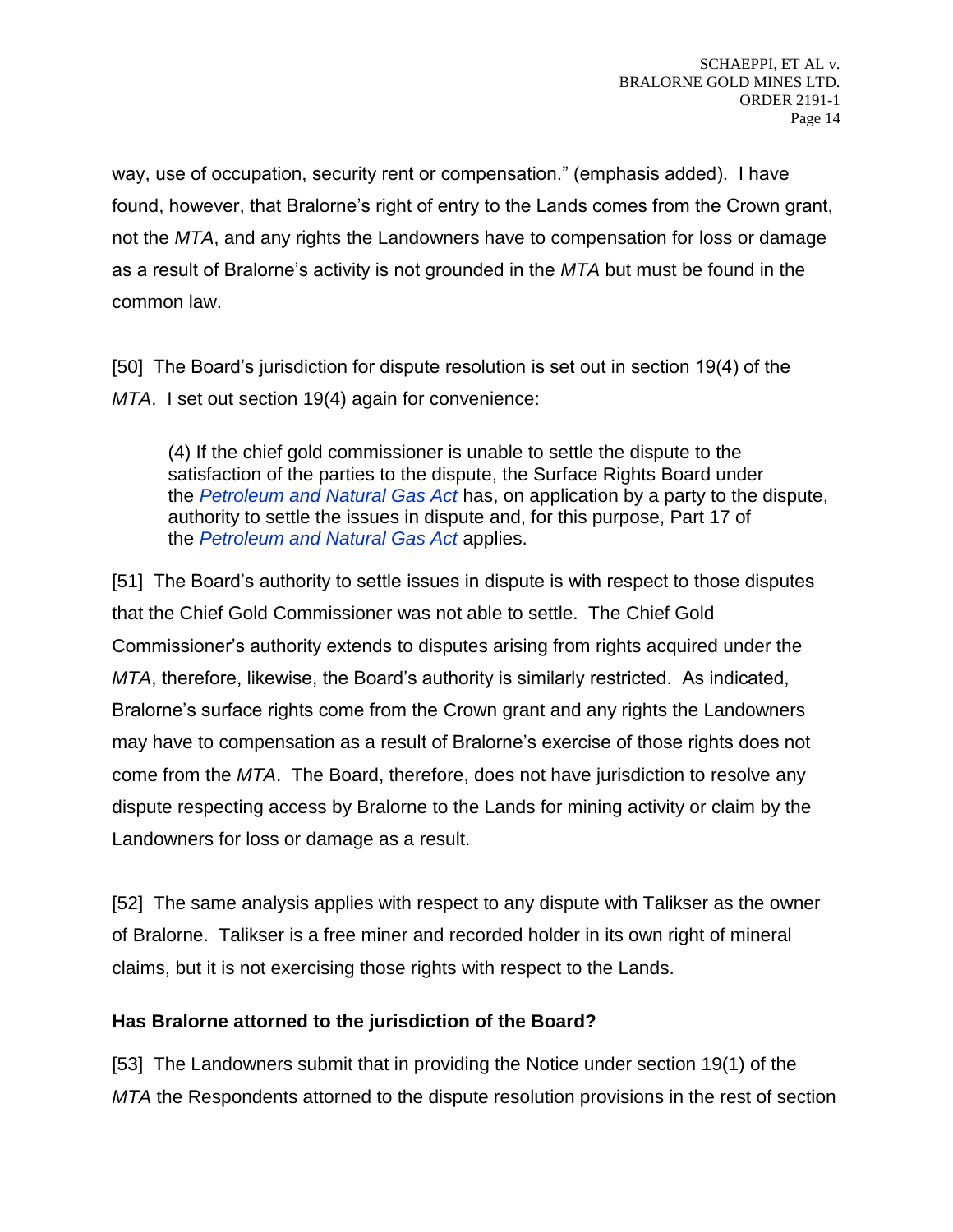19. The Respondents question whether they needed to give notice under section 19(1) but submit it is a good idea in any event. I reproduce the relevant portions of section 19(1) for convenience:

- 19 (1) A person must not begin a mining activity unless
	- (a) the person first serves notice, in the prescribed form and manner, on
		- (i) the owner, other than the government, of every surface area, …, and
	- b) the prescribed period has elapsed from the date that notice was served under paragraph (a).

[54] The requirement to give notice to a surface owner of land of proposed mining activity extends to "persons". "Person" is defined in the *Interpretation Act* to include corporations. Bralorne is, therefore, a "person" and may not begin mining activity without first giving notice under section 19(1). I do not accept, however, that in providing the notice required under section 19(1) that Bralorne has attorned to the dispute resolution provisions that follow.

[55] The word "persons" is not used anywhere else in section 19 to describe those who may apply either to the Chief Gold Commissioner or the Board, or to whom liability for loss or damage attaches, or with respect to any other rights and obligations respecting access to land for mining activity. Those rights and obligations are limited to free miners and recorded holders, and those acting under or with their authority, and to landowners and others with a material interest in the surface. The use of the word "person" in section 19(1), and its lack of use in the remaining subsections of section 19 must be considered deliberate. The remaining subsections do not refer back in any way to the "person" who gave notice in subsection 19(1). I see no intent in the clear words of the legislation to impose the dispute resolution provisions in the rest of section 19 on the "person" who gave notice in section 19(1). Rather the requirement of a "person" to give notice is separate and distinct from the dispute resolution provisions that apply to disputes between landowners and free miners and recorded holders.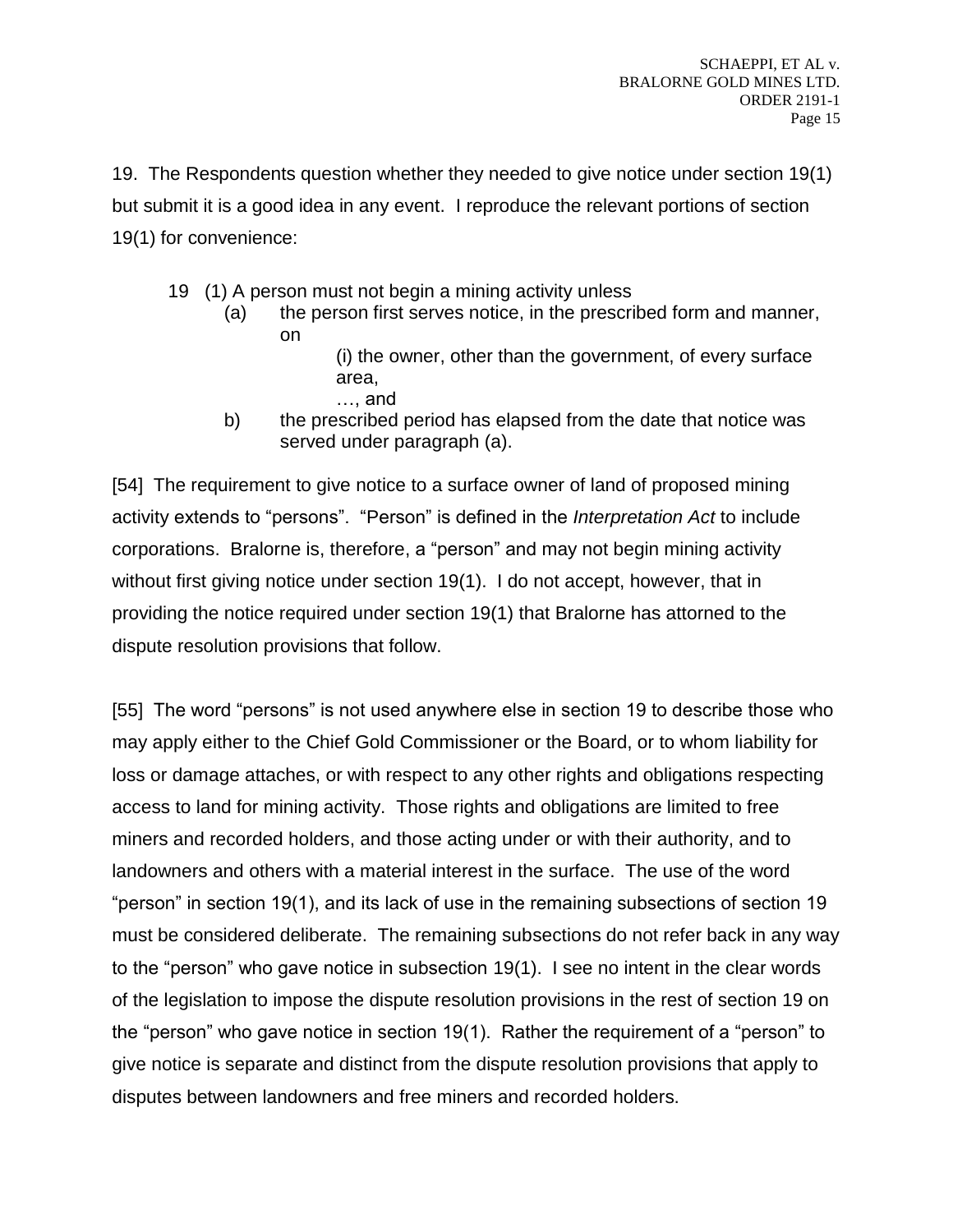[56] The Landowners refer to the fact that on the Notice under the heading Free Miner or Mineral Title Holder Contact Information Bralorne named itself as the Free Miner or Mineral Title Holder and named Talikser as the Company, to the signatory's certification that the information is "true and complete", and to the statement of rights and obligations in the Notice.

[57] The Notice is a prescribed form. It apparently does not contemplate that it might be given by the owner of a Crown granted claim as it includes no way for the giver of the notice to so identify. The fact that it does not so contemplate, could mean the requirement to give notice does not extend to the owner of a Crown granted claim, despite the clear language of the *MTA.* The *MTA* requires that a "person" cannot conduct mining activity without first serving notice. That requirement is clear. The fact that the prescribed form does not make provision for the identification of a "person" as the owner of a Crown granted claim but forces identification as a recorded holder, cannot take away from the clear legislative requirement to provide notice.

[58] As a "person", Bralorne was required to give notice to the Landowners before beginning mining activity on the Lands. It was required to use the prescribed form. The prescribed form does not contemplate identification of the person proposing to do the mining activity as an owner of a Crown granted claim and contains pre-printed information respecting rights and liabilities under the *MTA*, that I have found on the language of the *MTA* do not apply to the owners of Crown granted minerals. Using the prescribed form containing inaccurate information for the situation cannot attorn the notice provider to legislative requirements that do not in their own words apply.

# **CONCLUSION**

[59] I find that the *MTA* does not give the Board jurisdiction to resolve this dispute between the surface owners of land and the owners of a Crown granted mineral claim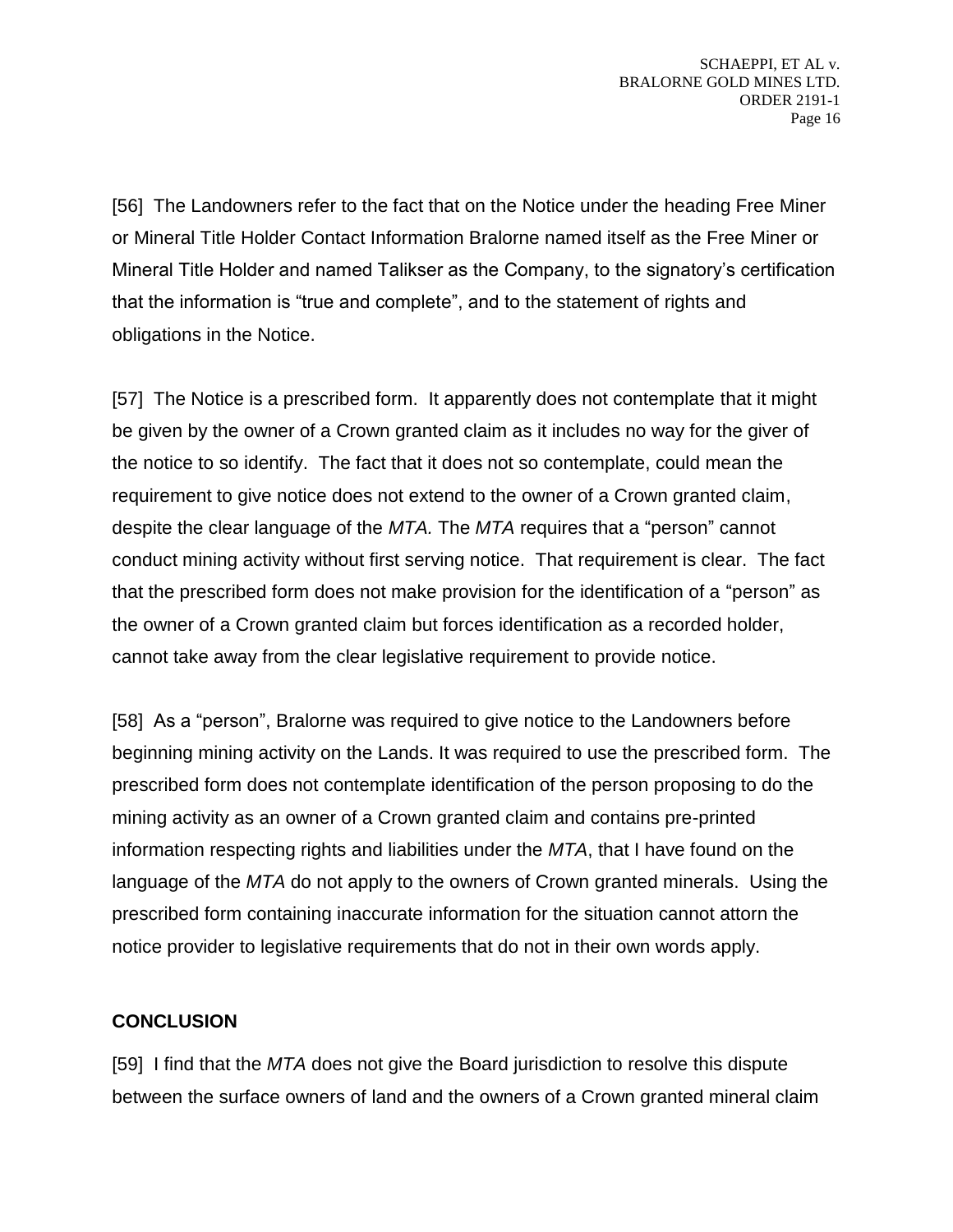with respect to the mineral owner's use of the surface for the exploration, development or production of the minerals owned. If it was the legislature's intent that the owners of Crown granted mineral claims be brought under the auspices of the dispute resolution provisions of the *MTA*, I find that the language of the *MTA* simply does not support that intent.

[60] The Board does not have jurisdiction to deal with the Landowners' application and will close its file.

DATED: May 4, 2022

FOR THE BOARD

Church

\_\_\_\_\_\_\_\_\_\_\_\_\_\_\_\_\_\_\_\_\_\_ Cheryl Vickers, Member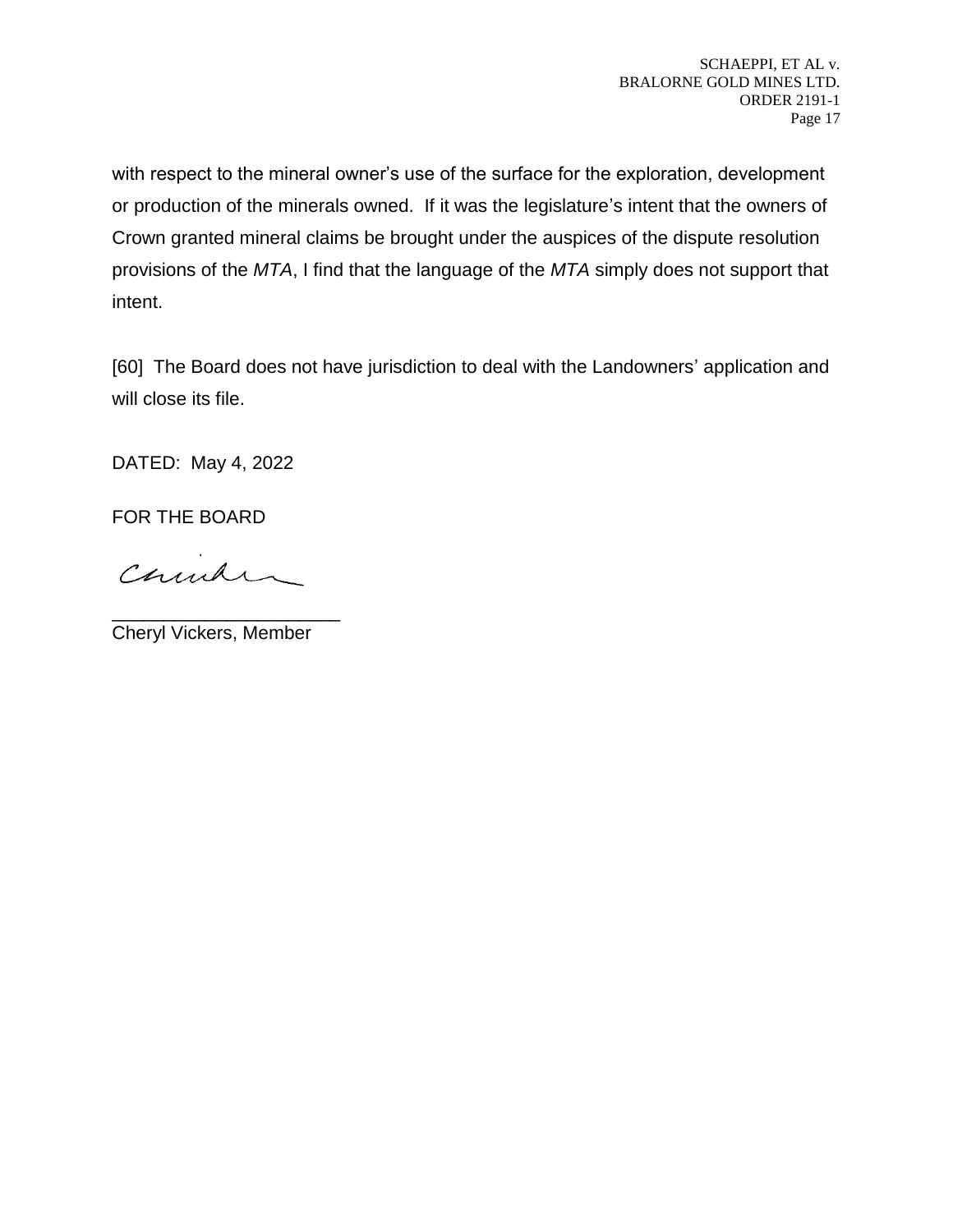### **APPENDIX "A"**

Excerpt from *Mineral Tenure Act*, R.S.B.C 1979, c. 292

#### **Right of entry on private land and compensation**

- 19 (1) A person must not begin a mining activity unless
	- (a) the person first serves notice, in the prescribed form and manner,
		- on

(i) the owner, other than the government, of every surface area,

(ii) the holder of a lease of Crown land under section 11 of the *[Land Act](https://www.bclaws.gov.bc.ca/civix/document/id/complete/statreg/96245_01)* granting the holder exclusive surface rights to the leased land, and

(iii) the holder, under Part 5 of the *[Land Act](https://www.bclaws.gov.bc.ca/civix/document/id/complete/statreg/96245_01)*, of a disposition of Crown land,on which the person intends to work or intends to utilize a right of entry for that purpose, and

(b) the prescribed period has elapsed from the date that notice was served under paragraph (a).

(1.1) The chief gold commissioner, in the prescribed circumstances, may exempt a person from the requirements of subsection (1).

(2) A free miner or recorded holder, or any person acting under or with the authority of a free miner or recorded holder, is liable to compensate the owner of a surface area for loss or damage caused by the entry, occupation or use of that area or right of way by or on behalf of the free miner or recorded holder for location, exploration and development, or production of minerals or placer minerals.

(3) On receipt by the chief gold commissioner of an application from a free miner, recorded holder, owner or other person who, in the opinion of the chief gold commissioner, has a material interest in the surface, the chief gold commissioner must use his or her best efforts to settle issues in dispute between them arising from rights acquired under this Act in respect of entry, taking of right of way, use or occupation, security, rent or compensation.

(4) If the chief gold commissioner is unable to settle the dispute to the satisfaction of the parties to the dispute, the Surface Rights Board under the *[Petroleum and Natural Gas Act](https://www.bclaws.gov.bc.ca/civix/document/id/complete/statreg/96361_01)* has, on application by a party to the dispute, authority to settle the issues in dispute and, for this purpose, Part 17 of the *[Petroleum and Natural Gas Act](https://www.bclaws.gov.bc.ca/civix/document/id/complete/statreg/96361_01)* applies.